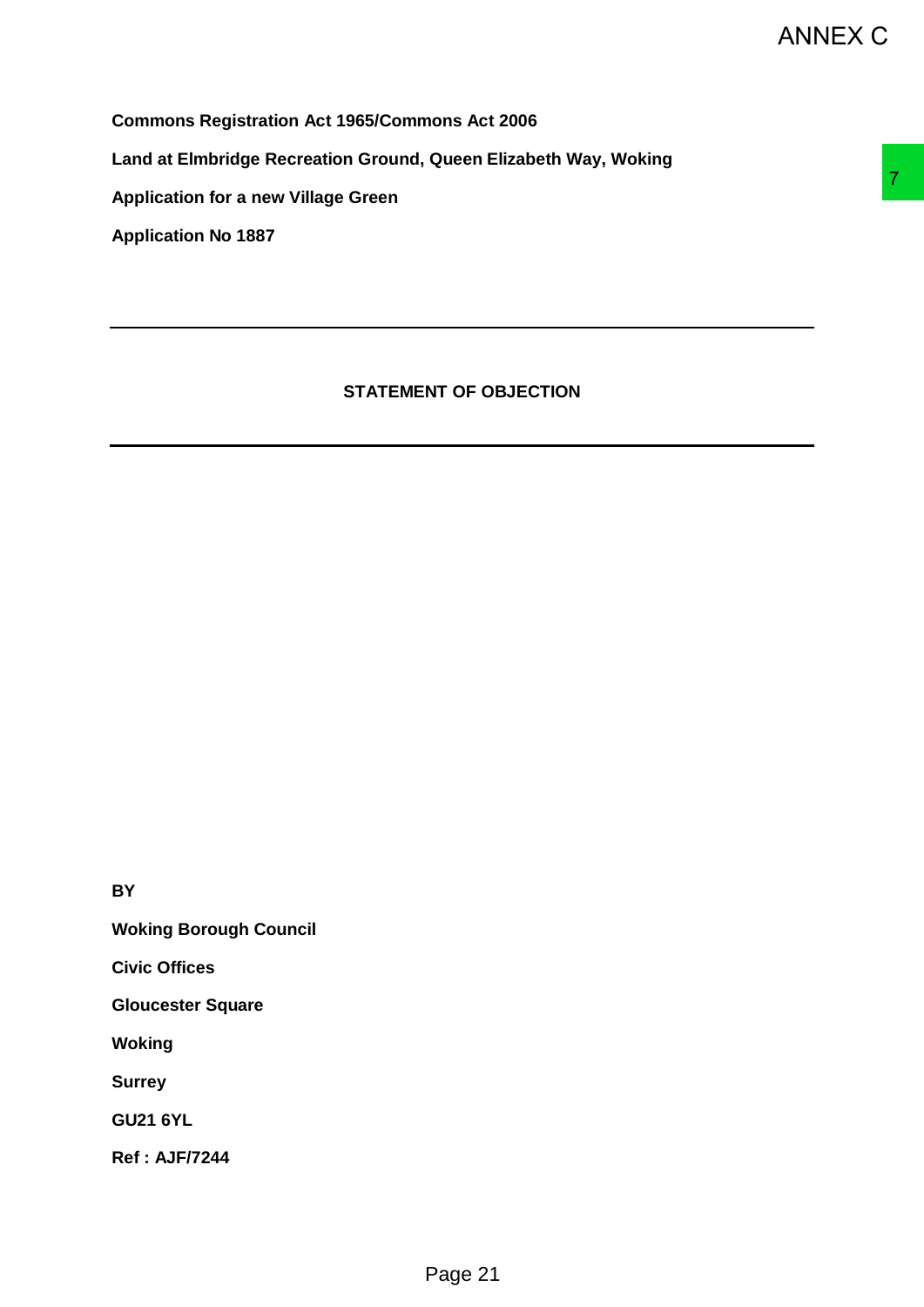This statement is notice of objection submitted on behalf of Woking Borough Council as landowner to an application made by the Applicant to Surrey County Council on 9 December 2019 pursuant to section 15(2) of the Commons Act 2006 to register an area of land as a village green.

# **Background**

- 1. The application is made by Robert A Shatwell in respect of land known as Elmbridge Recreation ground. The application is accompanied by 2 photographs and various signatures of local residents.
- 2. Woking Borough Council is the registered freehold owner of the land under land registry title number SY756213. The land is located between Queen Elizabeth Way and Elmbridge Lane, Woking, Surrey.
- 3. Council records confirm the land is managed by the Housing team as local housing authority. The land was acquired by the Council for the purposes of providing housing. Council records show that all the properties surrounding the recreation ground were council owed but some have over the years been sold to tenants under the Right to Buy Scheme. However, a number of properties are still retained by the Council as housing and even those properties sold under the Right to Buy Scheme the council has a vested interest in those properties as Freeholder.
- 4. Planning records show that planning permission was granted in 1948 for the houses in the Elmbridge estate. A subsequent planning consent was granted in 1964 for the construction of a rear access to serve the 75 council houses. The permission refers to open spaces and the plans show the recreation ground in situ. The land has therefore been partly developed as public sector housing accommodation and remainder of the land was set aside as a recreation ground provided and maintained by the Council. The land has been laid out as such and made available for public recreation. It has been subsequently managed and maintained it for this use thereafter. Transfer and the policial of the splitterial of the Society of the Society of the Society Readman Revised in the proposed of the application is according to the application is according to the application is according tran
	- 5. The Council has researched its archives in order to discover material relevant to the acquisition of the land. A conveyance dated 12 April 1951 made between A & J Simmons Limited and Urban District Of Woking states:-

*"2. The said property being required by the Council in the exercise of their Statutory functions under the Housing Acts 1936 – 1949 ……………………."*

- 6. The conveyance confirms the land was acquired for the purposes of the Council meeting its statutory obligation to provide housing under the Housing Act 1936. Since the land was laid out as a recreation ground it was made available to the occupiers of the Elmbridge estate under the statutory power within section 80 of the Housing Act 1936 and subsequently under the similar provisions of section 12 of the Housing Act 1985.
- 7. The housing was built and the Council has laid out and maintained the recreation ground pursuant to the now section 12 of the Housing Act 1985.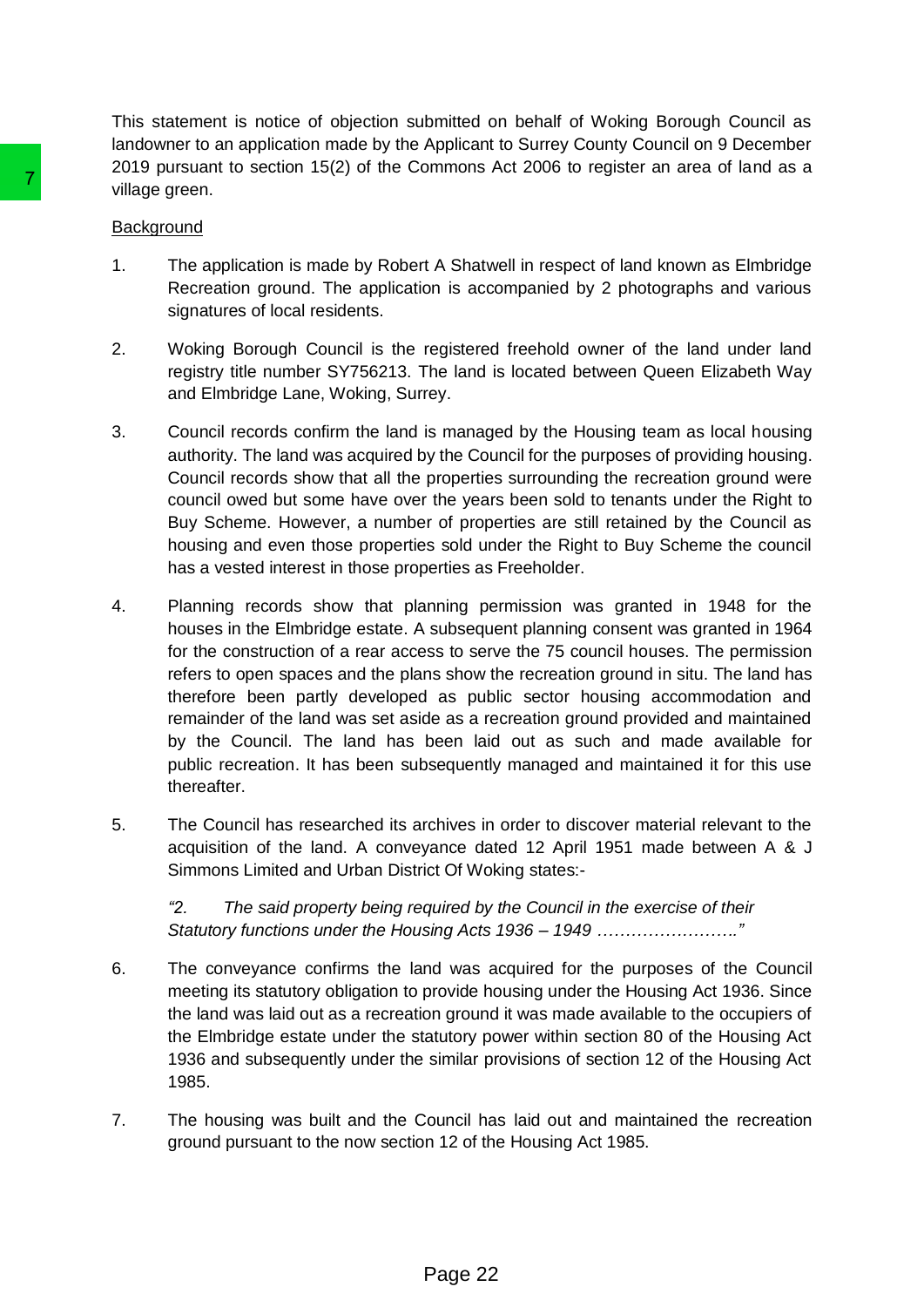- 8. The Council as local housing authority has provided and maintained in connection with housing accommodation provided by them a recreation ground to serve a beneficial purpose in connection with the requirements of the persons for whom the housing accommodation is provided. Members of the public therefore have a statutory right to use the land for recreational purposes. As such the land is held under s.12 of the 1985 Act and is used "by right" (i.e. with permission) and not "as of right".
- 9. The Supreme Court in the case *R (Barkas) –v- North Yorkshire County Council 2014* held that land cannot not be registered as a town or village green where its use by the public was permitted by statute as such use is considered to be by right rather than as of right.

# Maintenance of the land for open public recreational space

- 10. The land has been maintained by the Council. The general grounds maintenance is carried out by council contractors Serco as part of an Environment contract, which covers all the Council's green space, including public parks and recreation grounds, highway verges and Housing land. The Council has provided an informal kick-about area comprising two MUGA goal ends with rubber surfacing immediately in-front of each.
- 11. Maintenance of the land by Serco includes grass cutting of the open space area once a month, the land has a weekly inspection by a qualified play inspector, the vegetation is cut back annually, annual weed killing of the area for hardstanding weeds usually around June/July. Other works will also be carried out if needed or requested by the Council.
- 12. These acts of maintenance and management of the land are evidence that the land has been set out and is maintained as a recreation ground pursuant to section 80 of the Housing Act 1936. Such acts may also be considered to give rise to an inference of permission.

# Development Plans

13. The land was considered as part of the Strategic Housing Land Availability Assessment (SHLAA) in 2017. The main role of the SHLAA is to provide information on the opportunities available to meet the Borough's housing requirement. The land is identified SHLAA ref - SHLAAHOE017. The report sets out that this parcel of land currently contains parking areas, garages and open recreation space. Among the identified constraints to residential development was the loss of open recreation space. It is therefore clear that the land remains open recreation space. example. The public therefore have a statutory rigin-<br>theres of the public therefore have a statutory right to<br>see, As such the land is held under s.12 of the 1985<br>persision) and not "as of right".<br>(Barkas)  $-vv$ . North Yor

# Statutory Criteria to be met for registration

14. The criteria which must be met for an application to add land to the register of town and village greens to be successful are set out in Section 15 of the Commons Act 2006 Act. The application has been made under Section 15(1) which states:-

"*Any person may apply to the commons registration authority to register land as a town or village green if subsection 2 applies*".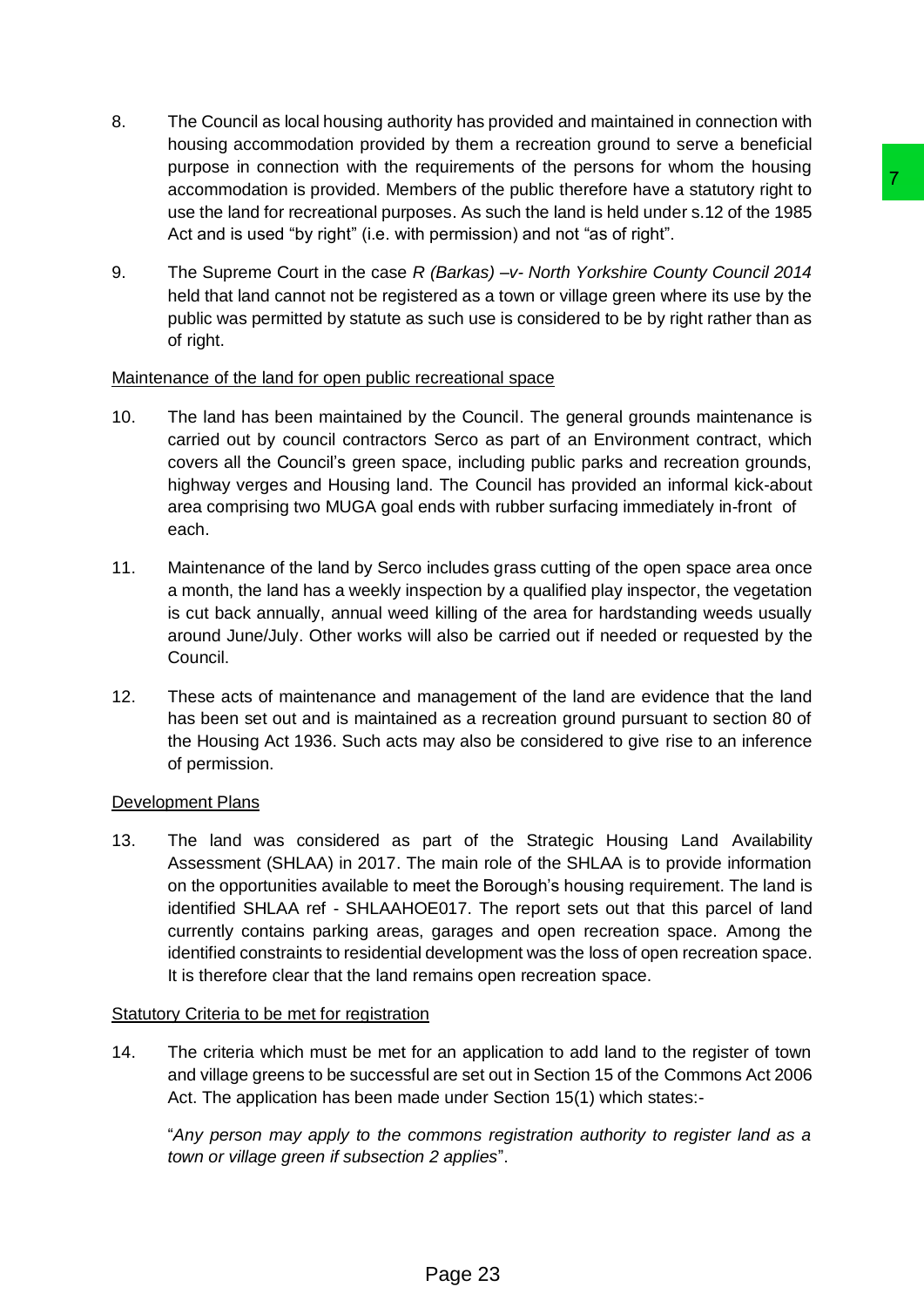- 15. Section 15(2) provides that a town or village green has come into existence where:-
	- *"a) a significant number of the inhabitants of any locality, or of any neighbourhood within a locality, have indulged as of right in lawful sports and pastimes on the land for a period of at least 20 years; and*
	- *b) they continue to do so at the time of the application."*
- 16. For the land to qualify as a village green evidence must be submitted to satisfy all the criteria above. Failure to meet any one of the tests means that the land is not legally a green and cannot be registered as such.

### Grounds of Objection

- 17. The usage of the land by the public for lawful sports and past times has not been 'as of right' as required by s15(2) of the Commons Act 2006.
- 18. The land is held under statutory powers for recreational purposes and the public have the right to use the land for recreational purposes. The Council argues that the users are exercising their statutory right to use the land.
- 19. The burden of proof lies upon the Applicant to show that all the qualifying criteria have been properly and strictly proved. As set out in the case of *R –v- Suffolk CC ex p Steed 1996* the onus of proving that the land has become a town or village green lies upon the applicant. The court stated *"it is no trivial matter for a landowner to have land registered as a village green so it must be properly and strictly proved".*

### Significant number

- 20. The application is supported by 4 signatures from residents stating the land has been used for over 30 years for the purposes of 'recreation, dog walking, air and exercise'. There is also 48 signatures from residents stating they use the land for the purposes of 'recreation, dog walking, air and relaxation'.
- 21. It is noted that the 2006 Act does not define what constitutes a 'significant number'. However, the approach adopted by the High Court in the case of *R (Alfred McApline Homes Ltd) –v- Staffordshire County Council 2002 was that what matters is that the number of people using the land in question has to be sufficient to indicate that their use of the land signifies that it is the general use by the local community for informal recreation, rather than occasional use by individuals as trespassers.* It was accepted that it does not mean a considerable or substantial number. The Council does not dispute that 52 signatures from residents constitutes a significant number. **Page the and for a gradient of the and for a profit of the distance on the land for a predict of the conditional consideration of the distance of the and to qualify as a village green evidenties above. Failure to meet an**

### Inhabitants of any locality, or of any neighbourhood within a locality

- 22. The use needs to be a significant number of inhabitants of a locality or of a neighbourhood within a locality.
- 23. The applicant fails to identify in the application whether it is a locality or neighbourhood within a locality. However, a map was provided marking the area shaded in orange. The area appears to fall within the Hoe Valley ward.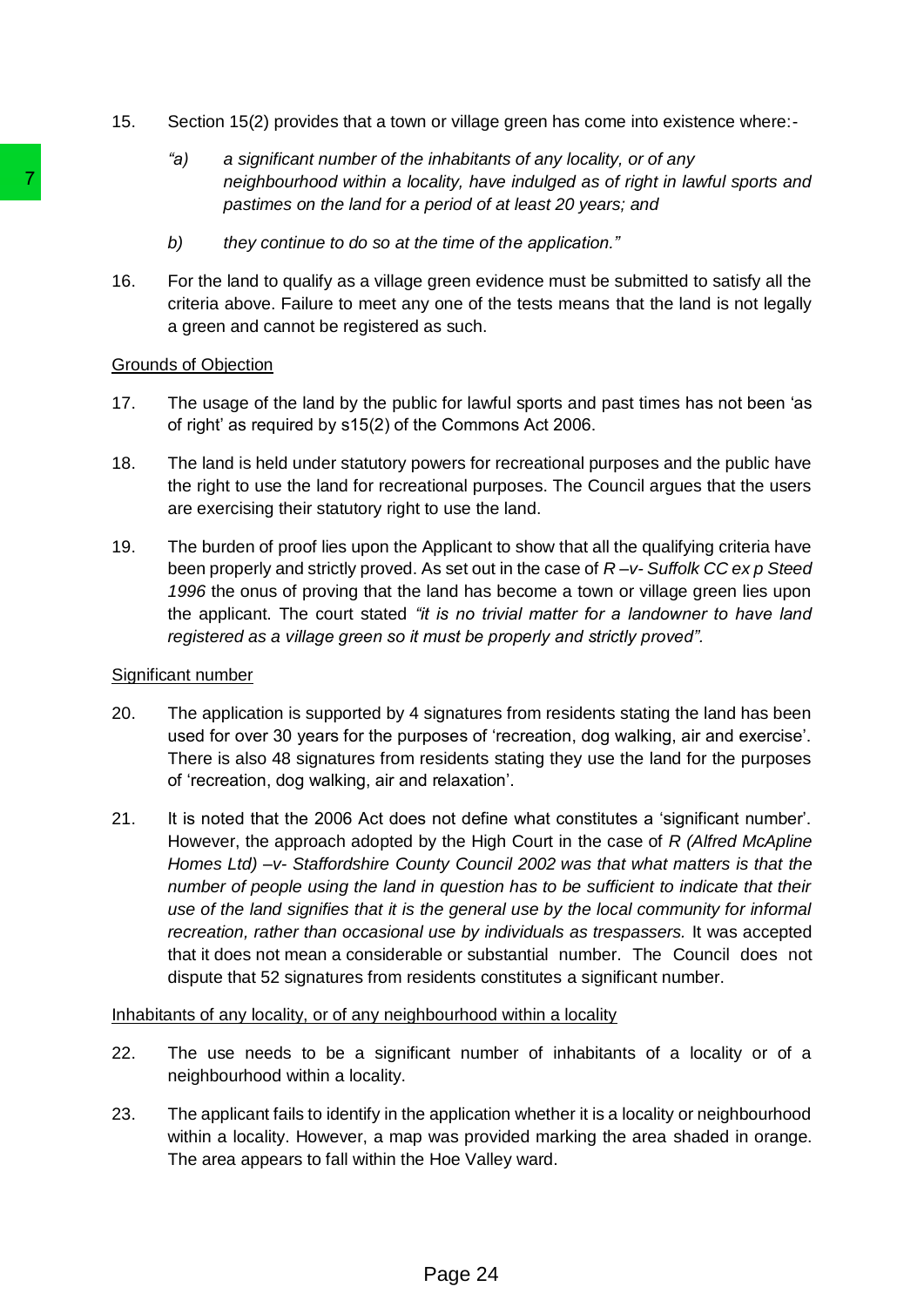24. The evidence by way of signatures does not provide the residents address. It is therefore not enough to demonstrate that the inhabitants came from the Hoe Valley ward of Woking. In our opinion this element of the criteria has not been satisfied.

### Lawful sports and pastimes on the land

- 25. The evidence submitted refers to 'recreation' amongst other things. They fail to describe the range of activities undertaken. In the case of *R –v- Oxfordshire CC, ex parte Sunningwell PC 2000* it is established that lawful sports and pastimes do not have to be organised sports or have a communal element. Informal and solitary activities such as dog walking are sufficient as long as there is an established pattern of use and it is not trivial and sporadic. bushinle the busten attended into the control delayed of the page 25 of the page 25 control in the data of the magnitum and page 3 of control of the fact and the magnitum and the magnitum and the magnitude of the applicat
- 26. The evidence submitted as part of the application is not detailed enough and does not specify how much use of the land there was by them during the relevant period. Matters of how regularly the land was used and for what purpose are crucial. In the absence of evidence that precisely describes the nature of recreation/activities undertaken and state how the land was used, and how often e.g. how many times per week it does not meet the criteria. The use may have been occasional which doesn't satisfy the criteria.

### As of right

- 27. The Applicant must show, on the balance of probabilities, that the use was "as of right", which is part of the qualifying criteria under section 15 of the 2006 Act.
- 28. For the use to be 'as of right' it must be without force, without secrecy and without permission.
- 29. The Council does not dispute the land has been used openly and without force. The Council disputes the use has been 'as of right'. It is the Councils submission that the use was with permission. The land is held under statutory powers for recreational purposes and the public have the right to use the land for recreational purposes.
- 30. The Council argue that the residents have exercised their statutory right to use the land for recreational purposes. The land is held under statutory powers and as a result the use is considered to be by right rather than as of right.
- 31. The land was purchased by the Council and the 1951 conveyance specifies the statutory power under which it entered into the conveyance.
- 31. As mentioned above the Supreme Court case of *R (Barkas) –v- North Yorkshire County Council 2014* established land cannot not be registered as a village green where its use by the public was permitted by statute as such use is considered to be by right rather than as of right.
- 32. This element of the criteria is therefore not satisfied.

# For a period exceeding 20 years

33. The applicant must show that local inhabitants have used the land continuously for not less than 20 years. Whilst there are 4 signatures stating they have used the land for over 30 years, the remaining 48 signatures from residents stating they use the land for